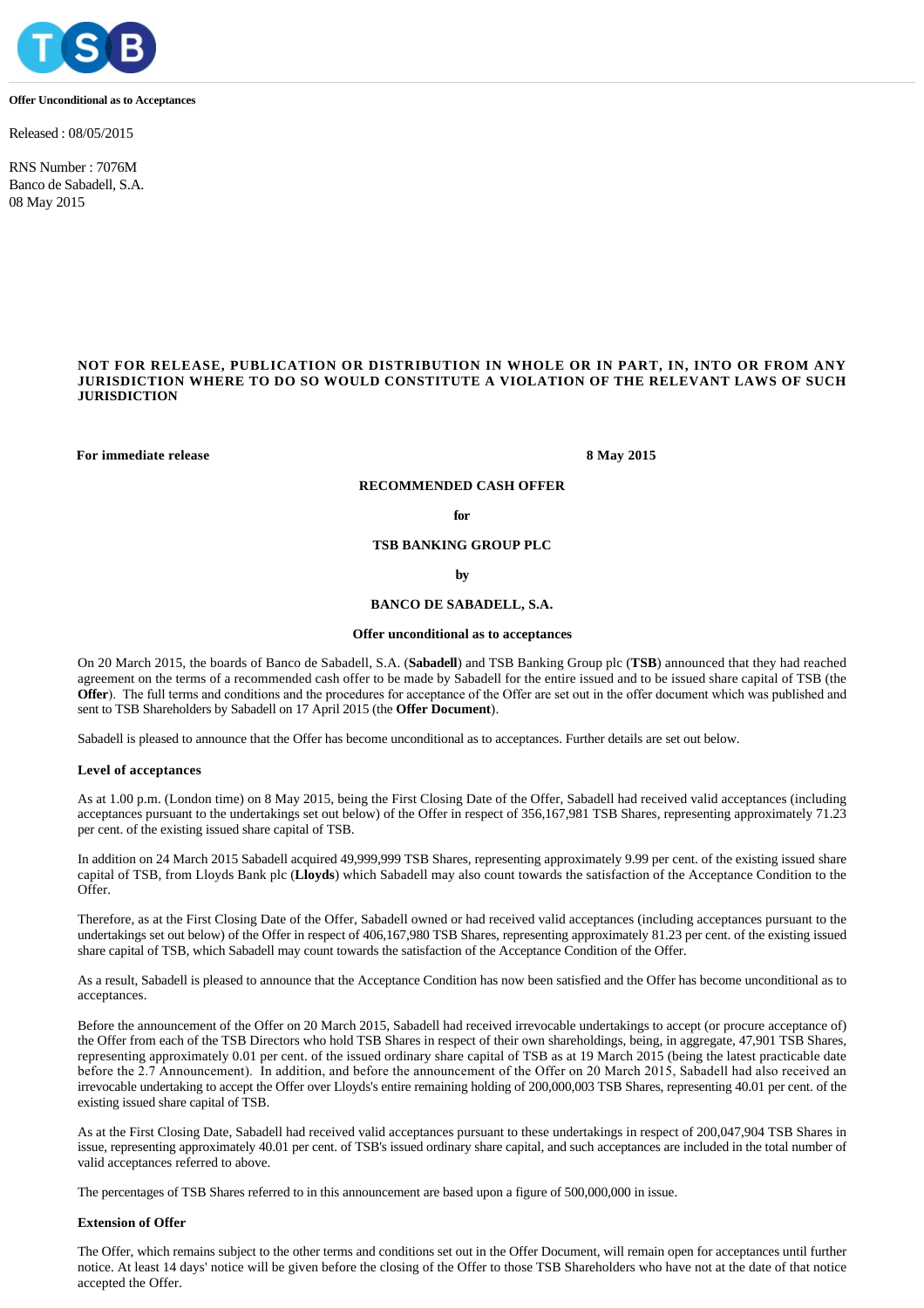TSB Shareholders who have not yet accepted the Offer are urged to do so as soon as possible:

- · If you are a holder of TSB Shares in certificated form (that is, not in CREST), you should complete and return the Form of Acceptance, which accompanied the Offer Document.
- If you are a holder of TSB shares in uncertificated form (in CREST), you should ensure that an Electronic Acceptance is made by you or on your behalf and that settlement occurs. If you are a CREST-sponsored member, you should refer to your CREST sponsor as only your CREST sponsor will be able to send the necessary TTE instruction(s) to Euroclear.

The Offer Document and a specimen Form of Acceptance are available on Sabadell's website at www.sabadelltsbinfo.com and on TSB's website at www.tsb.co.uk/investors/sabadell-offer-information. Further copies of the Offer Document and the Form of Acceptance may be obtained by contacting the Receiving Agent, Equiniti Limited, on 0871 384 2965 from within the UK or on +44 (0)121 415 0184 if calling from outside the UK. Lines are open 8.30 am to 5.30 pm (London time) Monday to Friday.

Unless otherwise stated, terms used in this announcement have the same meanings as given to them in the Offer Document.

# **Enquiries**

| <b>Sabadell</b><br>Albert Coll                                                       | $+34937288990$  |
|--------------------------------------------------------------------------------------|-----------------|
| <b>Goldman Sachs International</b><br>Dirk Lievens<br>Mark Sorrell<br>Carlos Pertejo | $+442077741000$ |
| <b>Brunswick Group LLP</b><br>Azadeh Varzi<br><b>Andrew Garfield</b><br>Rurik Ingram | $+442074045959$ |

## **Further information**

*Goldman Sachs International, which is authorised by the Prudential Regulation Authority and regulated in the United Kingdom by the Financial Conduct Authority and the Prudential Regulation Authority, is acting exclusively for Sabadell and no one else in connection with the Offer and will not be responsible to anyone other than Sabadell for providing the protections afforded to its clients or for providing advice in relation to the Offer.*

*This announcement is not intended to, and does not, constitute or form part of any offer, invitation or the solicitation of an offer to purchase, otherwise acquire, subscribe for, sell or otherwise dispose of any securities, or the solicitation of any vote or approval in any jurisdiction, pursuant to the Offer or otherwise. The Offer is made solely by means of the Offer Document and the Form of Acceptance accompanying the Offer Document, which contains the full terms and conditions of the Offer, including details of how the Offer may be accepted. Any response to the Offer should be made only on the basis of information contained in the Offer Document. TSB Shareholders are advised to read the formal documentation in relation to the Offer carefully.*

*This announcement has been prepared for the purposes of complying with English law, the rules of the London Stock Exchange and the Code and the information disclosed may not be the same as that which would have been disclosed if this announcement had been prepared in accordance with the laws and regulations of any jurisdiction outside the United Kingdom.*

## *Overseas jurisdictions*

*The distribution of this announcement in jurisdictions other than the United Kingdom or the United States and the ability of TSB Shareholders who are not resident in the United Kingdom or the United States to participate in the Offer may be affected by the laws of relevant jurisdictions. Therefore any persons who are subject to the laws of any jurisdiction other than the United Kingdom or the United States or TSB Shareholders who are not resident in the United Kingdom or the United States will need to inform themselves about, and observe, any applicable legal or regulatory requirements. Any failure to comply with the applicable restrictions may constitute a violation of the securities laws of any such jurisdiction. Further details in relation to overseas shareholders are contained in the Offer Document.*

*The Offer is not being, and will not be, made available, directly or indirectly, in or into or by the use of the mails of, or by any other means or instrumentality of interstate or foreign commerce of, or any facility of a national state or other securities exchange of any Restricted Jurisdiction and will not be capable of acceptance by any such use, means, instrumentality or facility or from within any Restricted Jurisdiction.*

*Accordingly, copies of this announcement and all documents relating to the Offer are not being, and must not be, directly or indirectly, mailed, transmitted or otherwise forwarded, distributed or sent in, into or from any Restricted Jurisdiction and persons receiving this announcement (including, without limitation, agents, nominees, custodians and trustees) must not distribute, send or mail it in, into or from such jurisdiction. Any person (including, without limitation, any agent, nominee, custodian or trustee) who has a contractual or legal obligation, or may otherwise intend, to forward this announcement and/or the Offer Document and/or any other related document to a jurisdiction outside the United Kingdom or the United States should inform themselves of, and observe, any applicable legal or regulatory requirements of their jurisdiction and must not mail, send or forward or distribute them in, into or from any Restricted Jurisdiction.*

# *Notice to US holders of TSB Shares*

*The Offer is being made in the United States pursuant to Section 14(e) of, and Regulation 14E under the Exchange Act, subject to the exemptions provided by Rule 14d-1(c) and otherwise in accordance with the requirements of the Code. Accordingly, the Offer will be subject to disclosure and other procedural requirements, including with respect to withdrawal rights, offer timetable, settlement procedures and timing of payments that are different from those applicable under US domestic tender offer procedures and law.*

*The Offer is being made for the securities of a UK company with a listing on the London Stock Exchange. The Offer is subject to UK disclosure requirements, which are different from certain United States disclosure requirements. The financial information on TSB*  included in the Offer Document has been prepared in accordance with IFRS and the financial information on Sabadell included in the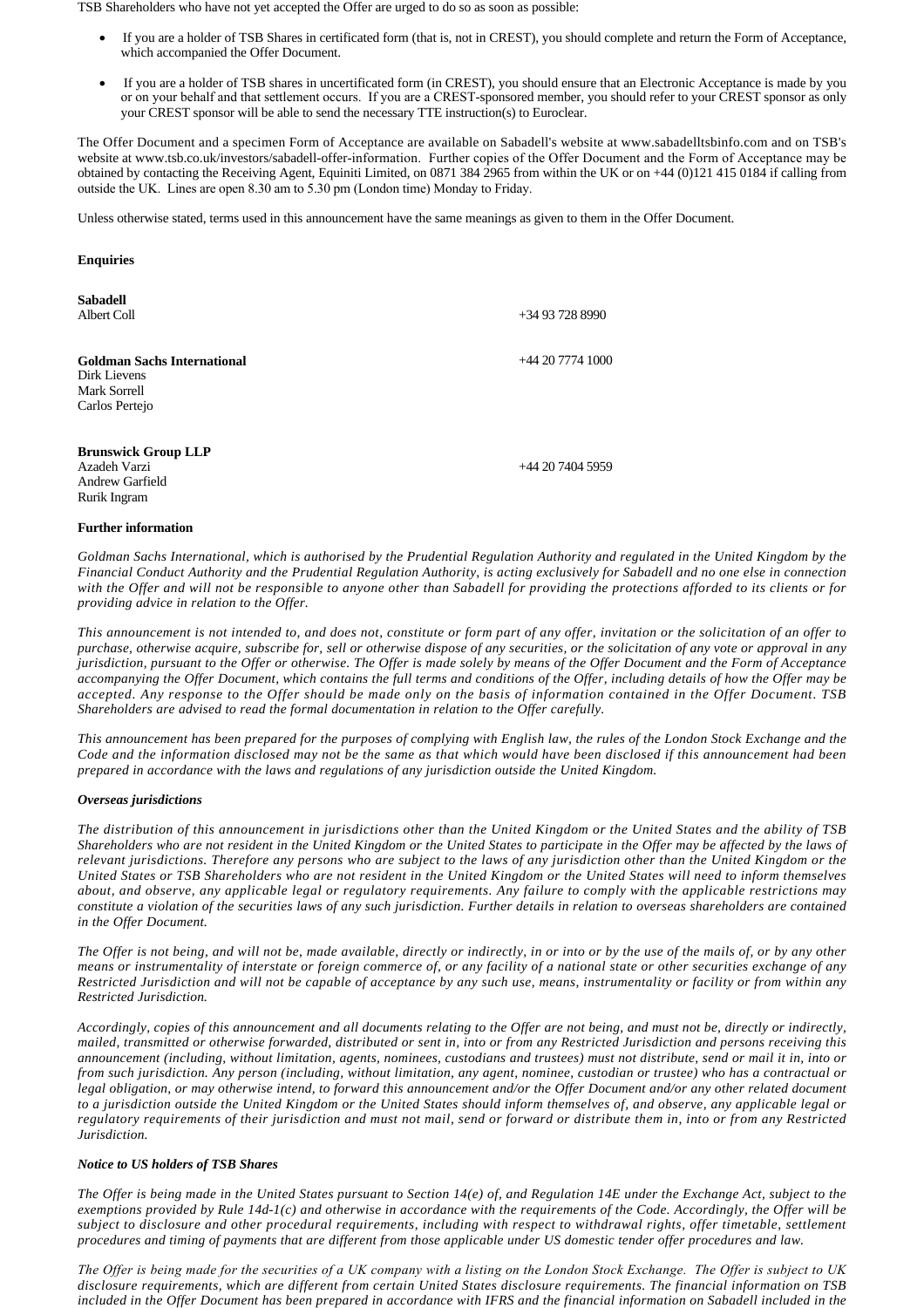*Offer Document has been prepared in accordance with IFRS, thus neither may be comparable to financial information of US companies or companies whose financial statements are prepared in accordance with generally accepted accounting principles in the United States.*

*The receipt of cash pursuant to the Offer by a US holder of TSB Shares may be a taxable transaction for US federal income tax purposes and under applicable US state and local, as well as foreign and other, tax laws. Each TSB Shareholder is urged to consult his independent professional adviser immediately regarding the tax consequences of accepting the Offer. Furthermore, the payment and settlement procedure with respect to the Offer will comply with the relevant United Kingdom rules, which differ from the United States payment and settlement procedures, particularly with regard to the date of payment of consideration.*

*The Offer will be made (including in the United States) by Sabadell and no one else. Neither Goldman Sachs International nor Citigroup nor Rothschild nor RBC Capital Markets, nor any of their respective affiliates, will be making the Offer in or outside the United States.*

*It may be difficult for US holders of TSB Shares to enforce their rights and any claim arising out of US federal securities laws, since Sabadell is incorporated under the laws of Spain and TSB is incorporated under the laws of England and Wales and some or all of their officers and directors are residents of non-US jurisdictions. In addition, most of the assets of Sabadell and TSB are located outside the United States. US holders of TSB Shares may not be able to sue a non-US company or its officers or directors in a non-US court for violations of US securities laws. Further, it may be difficult to compel a non-US company and its affiliates to subject themselves to a US court's judgment.*

*This announcement does not constitute an offer of securities for sale in the United States. No offer to acquire securities or to exchange securities for other securities has been made, or will be made, directly or indirectly, in or into, or by the use of the mails of, or by any means or instrumentality of interstate or foreign commerce or any facilities of a national securities exchange of, the United States or any other country in which such offer may not be made other than: (i) in accordance with the tender offer requirements under the Exchange Act, or the securities laws of such other country, as the case may be, or: (ii) pursuant to an available exemption from such requirements.*

*Neither the US Securities and Exchange Commission nor any US state securities commission has approved or disapproved the Offer, or passed comment upon the adequacy or completeness of this announcement or the Offer Document. Any representation to the contrary is a criminal offence in the United States.*

*To the extent permitted by applicable law, in accordance with, and to the extent permitted by, the Code and normal UK market practice, Sabadell or its nominees or brokers (acting as agents) or their respective affiliates may from time to time make certain purchases of, or arrangements to purchase, shares or other securities in TSB, other than pursuant to the Offer, at any time prior to completion of the Offer. These purchases may occur either in the open market at prevailing prices or in private transactions at negotiated prices. Any such purchases, or arrangements to purchase, will comply with all applicable UK rules, including the Code, the rules of the London Stock Exchange and Rule 14e-5 under the Exchange Act to the extent applicable. In addition, in accordance with, and to the extent permitted by, the Code and normal UK market practice, Goldman Sachs International, Citigroup, Rothschild, RBC Capital Markets and their respective affiliates will continue to act as exempt principal traders in TSB Shares on the London Stock Exchange and engage in certain other purchasing activities consistent with their respective normal and usual practice and applicable law. To the extent required by the applicable law (including the Code), any information about such purchases will be disclosed on a next day basis to the [Panel and a Regulatory Infor](http://www.londonstockexchange.com/)mation Service including the Regulatory News Service on the London Stock Exchange website, www.londonstockexchange.com. To the extent that such information is made public in the United Kingdom, this information will also be deemed to be publicly disclosed in the United States.*

## *Notice to Australian holders of TSB Shares*

*The Offer is being made for the securities of a UK company with a listing on the London Stock Exchange and is regulated primarily by UK laws. Accordingly, the Offer is not made under or regulated by Chapter 6 of the Corporations Act 2001 (Cth). The content of this announcement and the Offer Document is subject to UK disclosure requirements which are different from the disclosure requirements under Australian law. Neither the Australian Securities and Investments Commission nor the Australian Securities Exchange has: (i) approved or disapproved of the Offer; (ii) passed judgment over the merits or fairness of the Offer; or (iii) passed judgment upon the adequacy or accuracy of the disclosure in this announcement nor the Offer Document.*

## *Disclosure requirements of the Code*

*Under Rule 8.3(a) of the Code, any person who is interested in 1 per cent. or more of any class of relevant securities of an offeree company or of any securities exchange offeror (being any offeror other than an offeror in respect of which it has been announced that its offer is, or is likely to be, solely in cash) must make an Opening Position Disclosure following the commencement of the offer period and, if later, following the announcement in which any securities exchange offeror is first identified. An Opening Position Disclosure must contain details of the person's interests and short positions in, and rights to subscribe for, any relevant securities of each of (i) the offeree company and (ii) any securities exchange offeror(s). An Opening Position Disclosure by a person to whom Rule 8.3(a) applies must be made by no later than 3.30 pm (London time) on the 10th business day following the commencement of the Offer Period and, if appropriate, by no later than 3.30 pm (London time) on the 10th business day following the announcement in which any securities exchange offeror is first identified. Relevant persons who deal in the relevant securities of the offeree company or of a securities exchange offeror prior to the deadline for making an Opening Position Disclosure must instead make a Dealing Disclosure.*

*Under Rule 8.3(b) of the Code, any person who is, or becomes, interested in 1 per cent. or more of any class of relevant securities of the offeree company or of any securities exchange offeror must make a Dealing Disclosure if the person deals in any relevant securities of the offeree company or of any securities exchange offeror. A Dealing Disclosure must contain details of the dealing concerned and of the person's interests and short positions in, and rights to subscribe for, any relevant securities of each of (i) the offeree company and (ii) any securities exchange offeror, save to the extent that these details have previously been disclosed under Rule 8. A Dealing Disclosure by a person to whom Rule 8.3(b) applies must be made by no later than 3.30 pm (London time) on the business day following the date of the relevant dealing.*

*If two or more persons act together pursuant to an agreement or understanding, whether formal or informal, to acquire or control an interest in relevant securities of an offeree company or a securities exchange offeror, they will be deemed to be a single person for the purpose of Rule 8.3.*

*Opening Position Disclosures must also be made by the offeree company and by any offeror and Dealing Disclosures must also be made by the offeree company, by any offeror and by any persons acting in concert with any of them (see Rules 8.1, 8.2 and 8.4).*

*Details of the offeree and offeror companies in respect of whose relevant securities Opening Position Disclosures and Dealing Disclosures must be made can be found in the Disclosure Table on the Panel's website at www.thetakeoverpanel.org.uk, including*